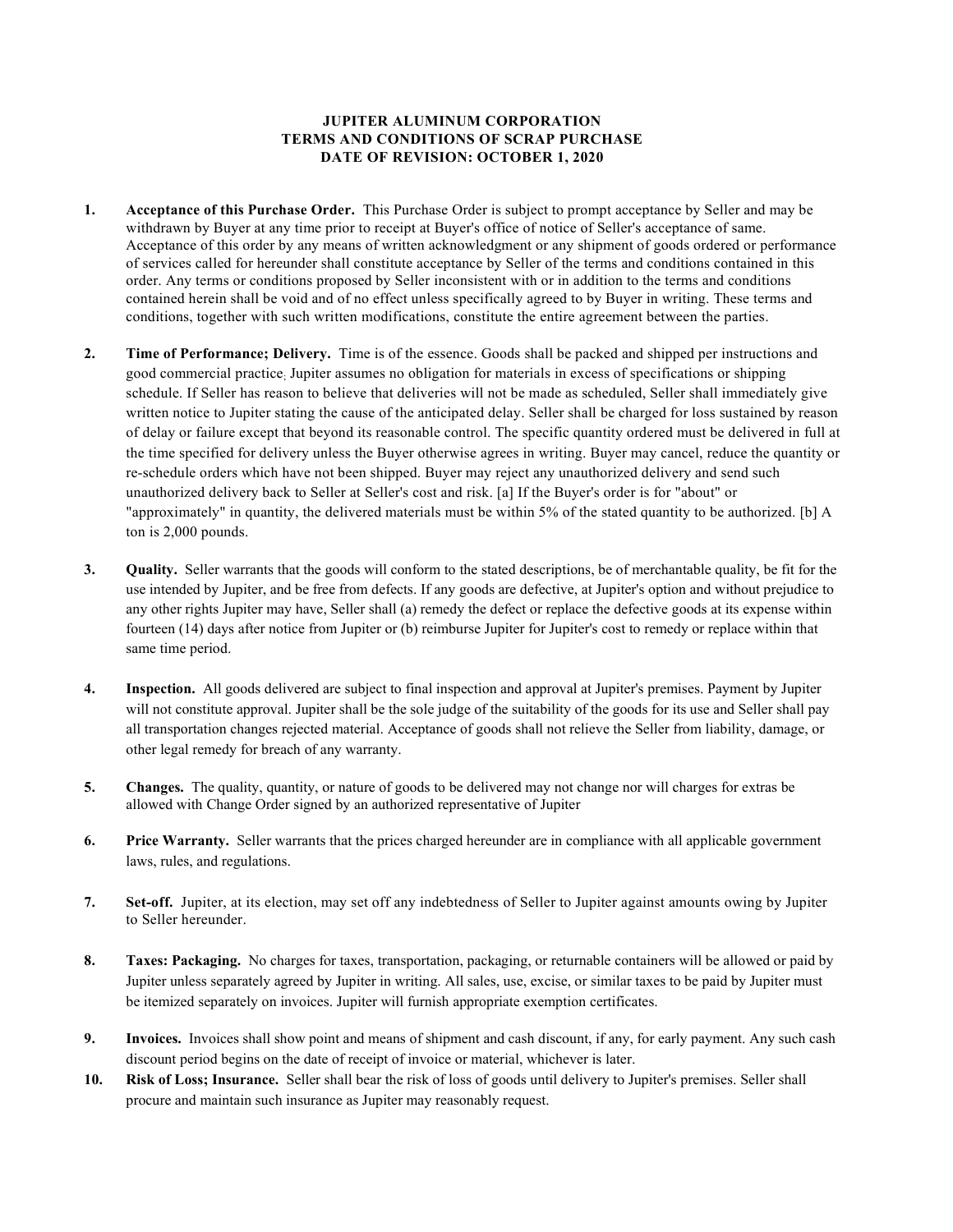- 11. Indemnity. Seller shall indemnify, defend, and hold harmless Jupiter, its agents, employees, and representatives from and against any and all loss, damage, liability, claims, liens, demands, or causes of action of every nature whatsoever in any manner arising out of or incident to or in connection with the performance under this Agreement resulting from (a) breach of the terms of this Agreement or Seller's warranties; (b) any negligent act or omission or willful misconduct of Seller or its Subcontractors or their employees or representatives causing injury to or death to any person or loss or damage to the facilities, material, and equipment of any person; and (c) any claim or suit for infringement of any patent or copyright, or the misappropriation of trade secrets or other proprietary right.
- 12. Trademarks. Jupiter warrants that it owns all trademarks that it may request be affixed to goods. Seller shall not acquire or claim any rights in or use any of such trademarks on goods produced for itself or parties other than Jupiter.
- 13. Patents. Seller shall pay all royalties and license fees, if any, related to patented materials furnished under this Agreement.
- 14. Non-discrimination. Seller represents and warrants that it complies with

(a) Executive order 11246, as amended, relating to equal employment opportunities, the implementing regulations and rules, and all applicable contract clauses and requirements;

(b) the Rehabilitation Act of 1973 and the Vietnam Era Veterans Readjustment Assistance Act of 1974, the implementing regulations and rules, and all applicable contract clauses and requirements;

(c) Public Law 95-507 and Executive Orders 11625 and 12138 relating to the utilization of small and minority business concerns, small business concerns owned and controlled by socially and economically disadvantages individuals and women-owned business concerns;

(d) the implementing regulations and rules of the General Services Administration and all contract clauses and requirements that are applicable and set forth therein are incorporated herein by reference.

Seller shall comply with all other federal and state laws and regulations prohibiting discrimination in employment, including but not limited to, the Civil Rights Act of 1964, the Age of Discrimination in Employment Act of 1967, and the Americans with Disabilities Act of 1990. Seller certifies that it does not maintain segregated facilities and adopts hereby each and all of the provisions of the approved form of certification contained in 41 CFR 60- 1.8(b) This includes that Seller shall abide by the *requirements of 41 CFR §§ 60-1.4(a)*, 60-300.5(a) and 60-741.5(a). These regulations prohibit discrimination against qualified individuals based on their status as protected veterans or individuals with disabilities, and prohibit discrimination against all individuals based on their race, color, religion, sex, sexual orientation, gender identity or national origin including to take affirmative action to employ and advance in employment individuals without regard to race, color, religion, sex, sexual orientation, gender identity, national origin, protected veteran status or disability.

15. Compliance with Laws. Seller represents and warrants that it is compliance with all applicable laws, rules, and regulations that affect this Agreement or Seller's ability to perform hereunder and that (a) all chemicals contained in products supplied pursuant to this Agreement are listed in the Environmental Protection Agency's Toxic Substance Control Act (Public Law 94-469) Master Inventory File of Chemical Substances; (b) if requested, it will complete and send the "Federal Clean Water Act 311 Seller Questionnaire": and any necessary revised form to the specified address; and (c) it will mail a copy of the latest issued Material Safety Data Sheet for each product both to the shipping destination and to Jupiter's principal office. Seller will comply with any laws which add to or modify the laws listed.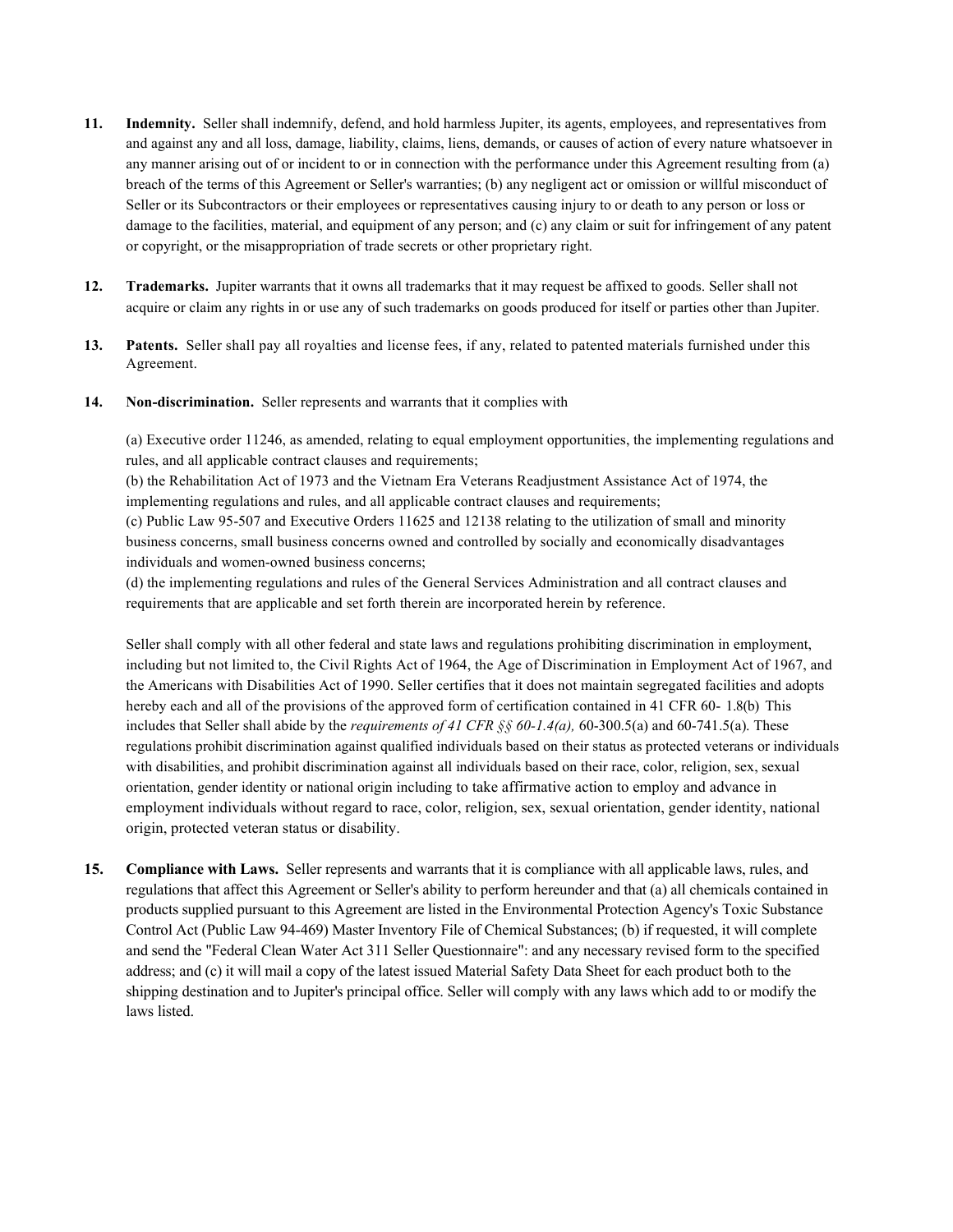- 16. Confidentiality. Seller agrees to keep confidential and not to disclose to others or use in any way to the detriment of Jupiter confidential business or technical information (including the existence of this Agreement) that Jupiter may disclose or deliver Seller in conjunction with this Agreement or that Seller learns from being on Jupiter's property to deliver the goods or to perform work. Seller shall not advertise its relationship with Jupiter hereunder.
- 17. Remedies. Any cause of action for any alleged breach by the Buyer of the contract between the parties shall be barred unless commenced by Seller within one (1) year of the accrual of such cause of action. Seller irrevocably submits and agrees to the jurisdiction of the State and Federal courts in Lake County, Indiana and Cook County, Illinois in any action, suit or proceeding related to, or in connection with, this Purchase Order and, to the extent permitted by applicable law, Seller waives and agrees not to assert as a defense in any such action, suit or proceeding any claim (i) that Seller is not personally subject to the jurisdiction of the State and Federal courts of Indiana and Illinois; (ii) that the venue of the action, suit, or proceeding is improper; (iii) that the action, suit, or proceeding is brought in in an inconvenient form; or (iv) that the subject matter of this Purchase Order may not be enforced in or by the State or Federal courts of the States of Indiana. Without prejudice to any other mode of service, Buyer consents to service of process relating to any such proceedings by personal or prepaid mailing (air mail if international) in registered or certified form at the address set forth on the first page of this instrument. This instrument shall be construed in accordance with the substantive laws of the State of Indiana, without regard to its laws concerning conflicts of laws. The prevailing party shall receive reasonable legal fees and costs. The parties agree that the provisions of this Purchase Order may not be construed in favor of or against either party by reason of the extent to which a party or its professional advisors participated in the preparation of the instrument. The Convention for the International Sale of Goods does not apply to this Purchase Order
- 18. Insurance Requirements. If Seller performs or is to perform any portion of this Purchase Order at or upon Buyer's place of business, the following terms shall apply:
	- (a) Seller shall purchase and maintain during the performance of all or any portion of the Purchase Order the following type of insurance coverages, limits of liability, and other applicable terms:
		- (i) Workers' Compensation and Occupational Disease Insurance: in accordance with applicable state and federal laws, and Employer's Liability Insurance with a bodily injury per accident limit of liability of at least \$ 1,000,000, bodily injury by disease limit each employee of \$1,000,000 and bodily injury by disease policy limit of \$1,000,000 or such greater sum as may be reasonably required by Buyer.
		- (ii) Commercial General Liability Insurance: provided by ISO form CG 0001 with a combined Bodily Injury and Property Damage limit of at least \$1,000,000 per occurrence, \$2,000,000 products and completed operations aggregate and \$2,000,000 general aggregate, or such greater sum as may be reasonably required by Buyer.
			- (A) Completed Operations and Products liability insurance shall be maintained for a period of 2 years after completion and acceptance of all goods ordered and services performed hereunder.
			- (B) The above policy shall include an endorsement identifying Buyer and any other parties as may be reasonably required by Buyer, as Additional Insured and granting the Buyer a Waiver of Subrogation.
		- (iii) Comprehensive Automobile Liability Insurance: covering use of all owned, non-owned and hired vehicles with Bodily Injury and Property Damage limit of at least \$1,000,000 Combined Single Limit, or such greater sum as may be reasonably required by the Buyer
		- (iv) Excess or Umbrella Liability Insurance: in the amount of \$2,000,000 per occurrence and in the aggregate, or such greater sum as may be reasonably required by the Buyer. Such Excess/Umbrella policy shall be excess over the Employers Liability, Commercial General Liability and Comprehensive Auto Liability policies and coverage required of Seller hereunder, shall be provided as Follow Form, and shall name Buyer, and any other parties as may be reasonably required by Buyer, as Additional Insured.